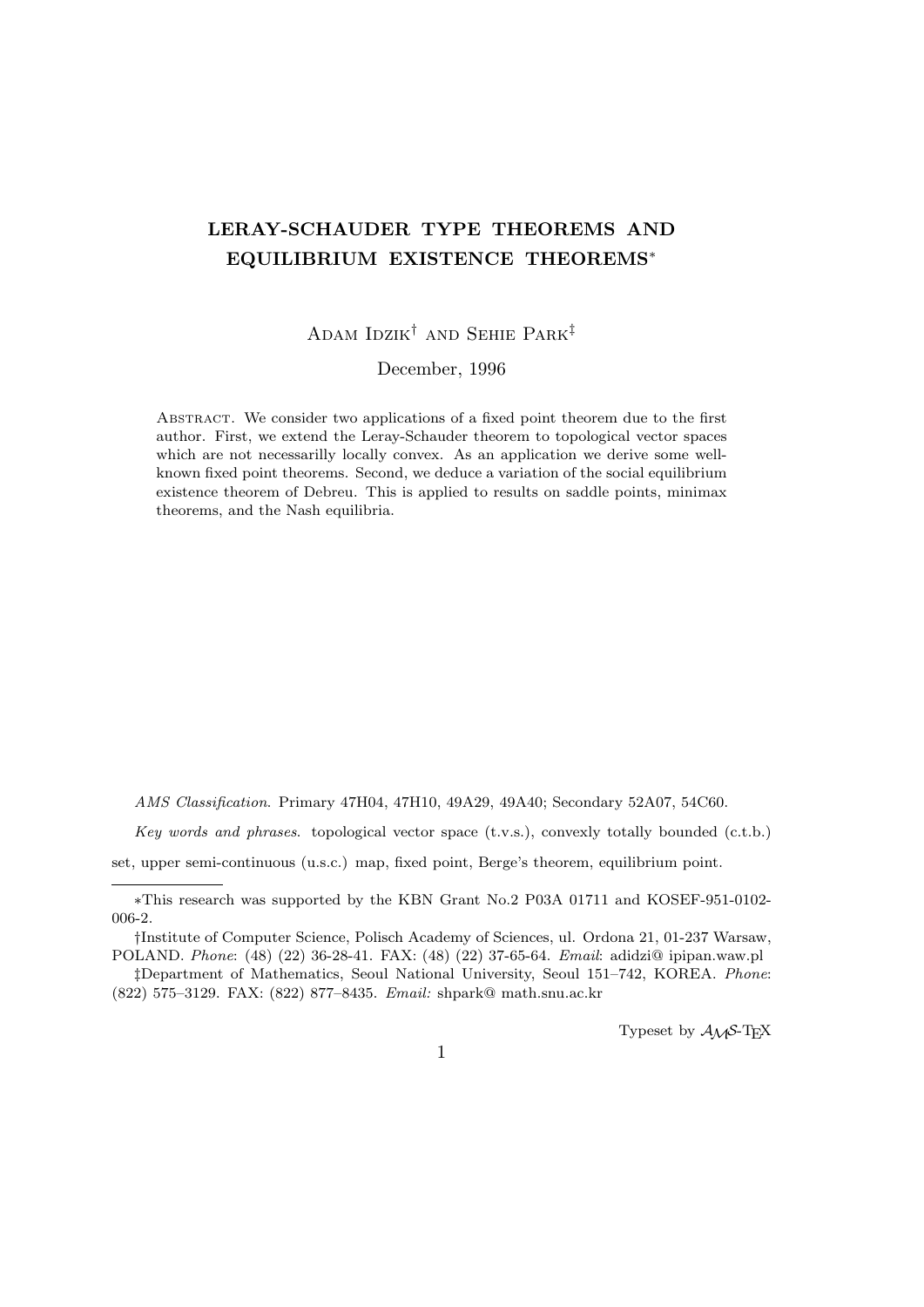### **1. Introduction and Preliminaries**

In this paper, we study two main applications of a fixed point theorem due to the first author [I] related to convexly totally bounded sets. We first extend the Leray-Schauder theorem to topological vector spaces which are not necessarily locally convex. This new result can be used to derive some new or well-known fixed point theorems. Secondly, we deduce a variation of social equilibrium existence theorem of Debreu [D]. This is applied to results on saddle points, minimax theorems, and the Nash equilibria.

All topological vector spaces in this paper are assumed to be real Hausdorff spaces. Given a set *X*,  $\mathcal{P}(X)$  denotes the family of all nonempty subsets of *X*. In what follows, *X* and *Y* are two subsets of two topological vector spaces *E* and *F*, respectively. The boundary, the closure, the interior, and the convex hull of a subset *X* of *E* are denoted by  $\partial X$ ,  $\overline{X}$ , Int *X*, and co *X*, respectively. For brevity, locally convex topological vector spaces are called locally convex spaces.

## **Definitions 1.** Let  $T: X \to \mathcal{P}(Y)$  be a map.

(1) *T* is said to be *upper semicontinuous* (u.s.c.) on *X* if the set  $\{x \in X | T(x) \subset$  $V$ } is open in *X* whenever *V* is an open subset of *Y*.

(2) *T* is said to be *compact* if  $T(X)$  is relatively compact in *Y*.

(3) A set  $K \subset E$  is *convexly totally bounded* (c.t.b. for short), if for every neighborhood *V* of  $0 \in E$  there exist a finite subset  $\{x_i \mid i \in I\} \subset K$  ( $|I| < +\infty$ ) and a finite family of convex sets  $\{C_i \mid i \in I\}$  such that  $C_i \subset V$  for each  $i \in I$  and  $K \subset \bigcup_{i \in I} (x_i + C_i).$ 

Weber [W] gave another definition of the c.t.b. set:

(4) A set  $K \subset E$  is *convexly totally bounded* (c.t.b. for short), if for every neighborhood *V* of  $0 \in E$  there exist a finite subset  $\{x_i \mid i \in I\} \subset E$  ( $|I| < +\infty$ ) and a finite family of convex sets  $\{C_i \mid i \in I\}$  such that  $C_i \subset V$  for each  $i \in I$  and  $K \subset \bigcup_{i \in I} (x_i + C_i).$ 

Observe that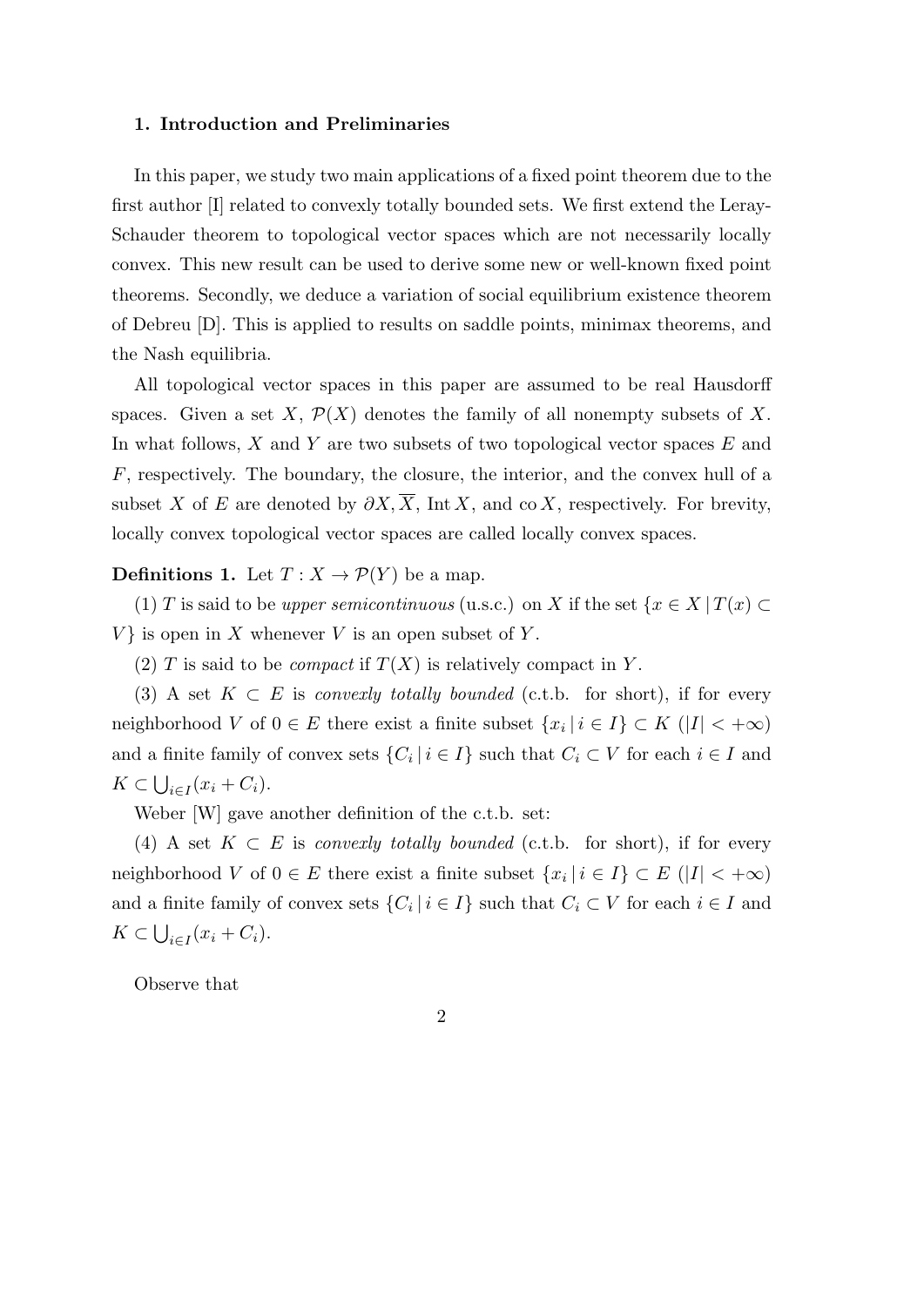**Proposition 1.** *The definitions (3) and (4) are equivalent.*

*Proof.* Let *U, V* be symmetric neighborhoods of 0 in *E* such that  $U + U \subset V$ . We can find  $\{x_i\}_{i\in I}$  and  $\{C_i\}_{i\in I}$  ( $|I| < +\infty$ ) such that  $K \subset \bigcup_{i\in I} (x_i+C_i)$ ,  $x_i \in E$ , and  $C_i \subset U$  is convex for  $i \in I$ . Let  $y_i \in K \cap (x_i + C_i)$ . Then  $K \subset \bigcup_{i \in I} (y_i + (x_i - y_i + C_i))$ and the convex set  $x_i - y_i + C_i \subset -C_i + C_i \subset U + U \subset V$  for all  $i \in I$ .  $\Box$ 

**Proposition 2.** *If a compact set K is c.t.b., then the compact set* [0*,* 1]*K is also c.t.b.*

*Proof.* Let *V* be a closed and circled neighborhood of  $0 \in E$ . By definition  $K \subset$  $\bigcup_{i\in I}(y_i+(x_i-y_i+C_i))$  for some  $x_i\in E$  and  $C_i\subset V$ ,  $i\in I$  ( $|I|<+\infty$ ). Observe that for each  $r \in [0,1]$  and  $i \in I$ ,  $r(x_i+C_i) \cap K \subset r(x_i+C_i) \subset r(x_i+V) \subset rx_i+V$ . Furthermore, we have  $[0,1]K = \bigcup_{i \in I} \tilde{C}_i$ , where  $\tilde{C}_i = \bigcup_{r \in [0,1]} r(x_i + C_i) \cap K$  is a compact set. Thus  $\tilde{C}_i$  is covered by a finite number of sets of the form  $rx_i + V$ , and hence  $\tilde{C}_i \subset \bigcup_{j \in J} (r_j x_i + V)$  where  $r_j \in [0,1], |J| < +\infty, i \in I$ .  $\Box$ 

**Proposition 3.** *Every compact subset of a c.t.b. set is c.t.b.*  $\Box$ 

The following theorem is a special case of Theorem 4.3 in [I]:

**Theorem 1.** Let *X* be a nonempty convex subset of a t.v.s.  $E$  and  $T: X \to \mathcal{P}(X)$ *be an u.s.c. map with closed convex values. If*  $\overline{T(X)}$  *is a compact c.t.b. subset of X, then T has a fixed point*  $x_0 \in X$ *; that is*  $x_0 \in T(x_0)$ *.*  $\Box$ 

## **2. The Leray-Schauder type theorems**

From Theorem 1, we deduce the following Leray-Schauder type theorem:

## 3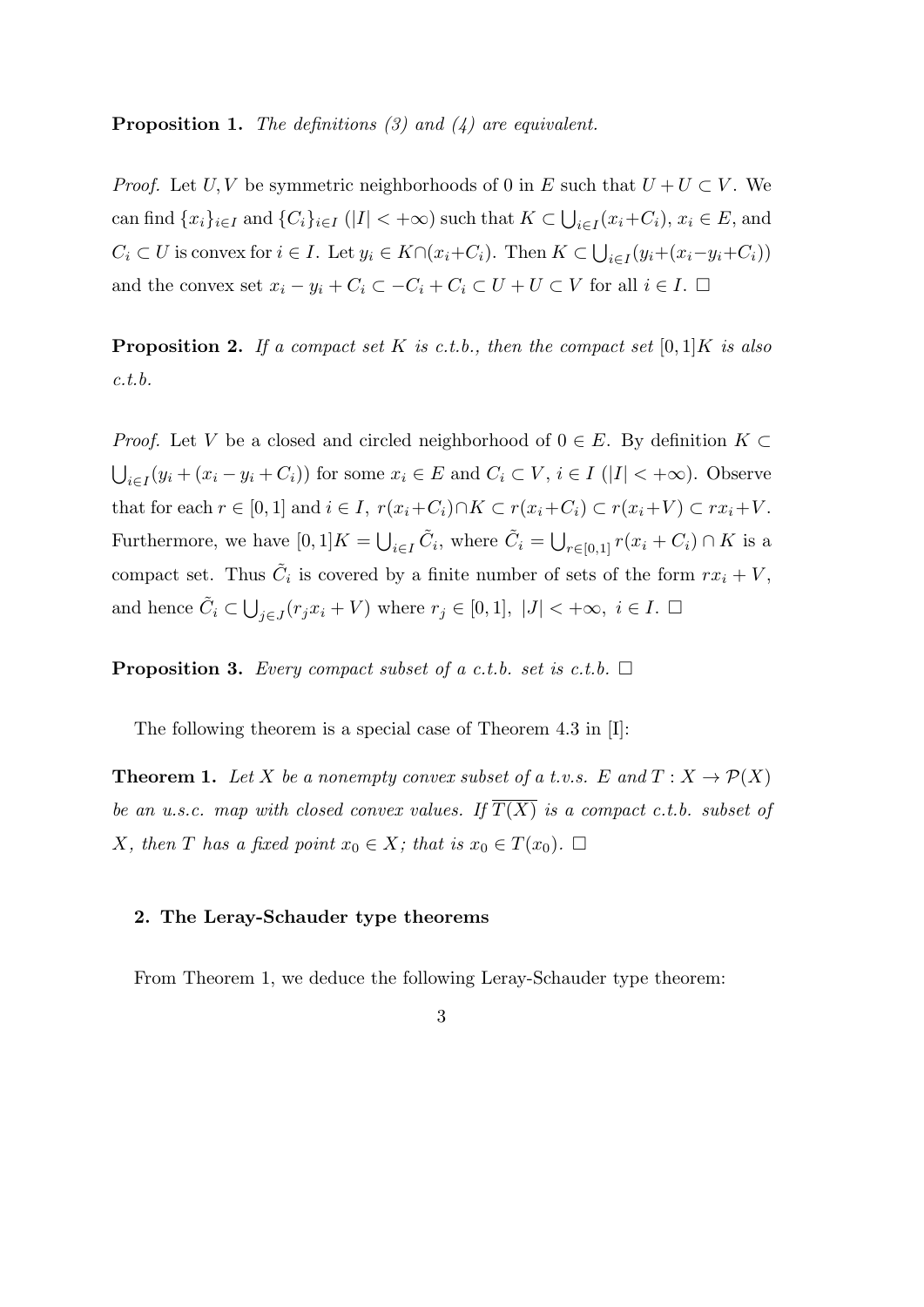**Theorem 2.** Let *X* be a closed subset of a t.v.s.  $E$  such that  $0 \in \text{Int } X$  and  $T: X \to \mathcal{P}(E)$  *be a compact u.s.c. map with closed convex values. If*  $\overline{T(X)}$  *is a c.t.b. subset of E, then either*

- (1) *T has a fixed point; or*
- (2)  $\lambda x \in T(x)$  for some  $\lambda > 1$  and  $x \in \partial X$ .

*Proof.* Let  $Y \subset X$  be defined by  $Y = \{x \in X \mid x \in tT(x) \text{ for some } t \in [0,1]\}.$  *Y* is nonempty since  $0 \in Y$ . Moreover, it is closed since *T* is u.s.c. and has closed values. Therefore,  $Y$  is compact since  $T$  is compact. Suppose that

 $(TS) T(y) \cap {\lambda y : \lambda > 1} = \emptyset$  for all  $y \in \partial X$ .

Then  $Y \cap \partial X = \emptyset$ . Since X is completely regular, there exists a continuous function  $r: X \to [0,1]$  such that  $r(x) = 1$  for  $x \in Y$  and  $r(x) = 0$  for  $x \in \partial X$ .

Let  $S: E \to \mathcal{P}(E)$  be defined by

$$
S(x) = \begin{cases} r(x)T(x) & \text{if } x \in X, \\ \{0\} & \text{if } x \notin X. \end{cases}
$$

Then *S* is convex-valued. Since *T* is compact and closed, so is *S*. Moreover,  $\overline{S(E)}$ is a c.t.b. subset of *E* as a subset of  $[0,1]\overline{T(X)}$ . Therefore, by Theorem 1, *S* has a fixed point. Now  $x \in S(x)$  implies  $x \in Y$  and  $r(x) = 1$ . Therefore,  $x \in X$  and  $x \in T(x)$ . This completes our proof.  $\square$ 

We recall a few definitions:

**Definitions 2.** Let *N* be the fundamental system of neighborhoods of 0 in *E*:

(1) a set *K* ⊂ *E* is said to be *locally convex* if for every  $x \in K$  and every  $V \in \mathcal{N}$ , there exists a  $U \in \mathcal{N}$  such that  $\text{co}((x+U) \cap K) \subset x+V$ , and

(2) a set  $K \subset E$  is said to be *of Z type* (see [H]) if for every  $V \in \mathcal{N}$  there exists  $A \cup U \in \mathcal{N}$  such that  $co(U \cap (K - K)) \subset V$ .

The following are well-known: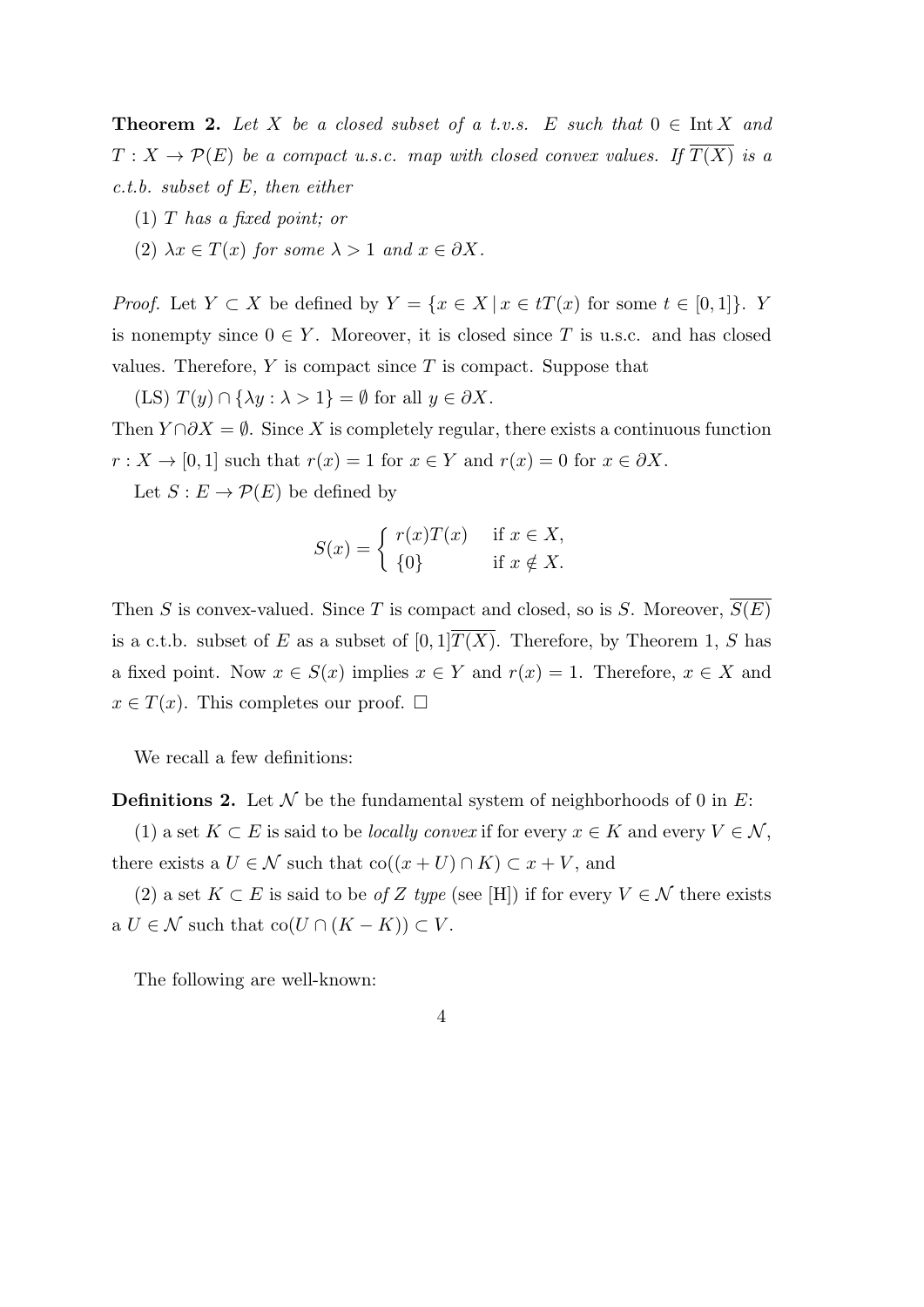**Proposition 4.** In a locally convex space  $E$  every subset  $K \subset E$  is of  $Z$  type and *is a locally convex set.*

**Proposition 5.** *If*  $K \subset E$  *is a compact set which is locally convex or of*  $Z$  *type, then it is c.t.b.*  $\Box$ 

**Corollary.** Let *X* be a closed subset of a t.v.s.  $E$  such that  $0 \in \text{Int } X$  and  $T : X \rightarrow \mathcal{P}(E)$  *be a compact u.s.c. map with closed convex values. Suppose that one of the following holds:*

- (i) *E is locally convex,*
- (ii) *the set*  $\overline{T(X)}$  *is locally convex,*
- (iii) *the set*  $\overline{T(X)}$  *is of Z type*,
- (iv) the set  $\overline{T(X)}$  is c.t.b.

*Then the conclusion of Theorem 2 holds.*

The case (i) includes many well-known results. Related theorems have been considered recently by Ben-El-Mechaiekh and Idzik [BI], S. Park [P1, P2], and S. Park and J. A. Park [PP].

From Theorem 2 we can obtain a Schaefer type theorem, Birkhoff-Kellog type theorems and a fixed point theorem for non-selfmaps, as in our previous works; see [P1], [P2].

We give only two results as follows:

**Theorem 3.** Let E be a t.v.s. and  $T: E \to \mathcal{P}(E)$  be a compact u.s.c. map with *closed convex values. If*  $\overline{T(X)}$  *is a c.t.b. subset of E, then either* 

- (1) *T has a fixed point; or*
- (2) *the set*  $\{x \in E : x \in tT(x) \text{ for some } t \in (0,1)\}$  *is not bounded.*  $\square$

**Theorem 4.** Let *X* be a closed convex subset of a t.v.s. *E* and  $T: X \to \mathcal{P}(E)$ *is an u.s.c. map with closed convex values such that*  $T(\partial X) \subset X$ *. If*  $\overline{T(X)}$  *is a compact c.t.b. subset of*  $E$ *, then*  $T$  *has a fixed point.*  $\Box$ 

5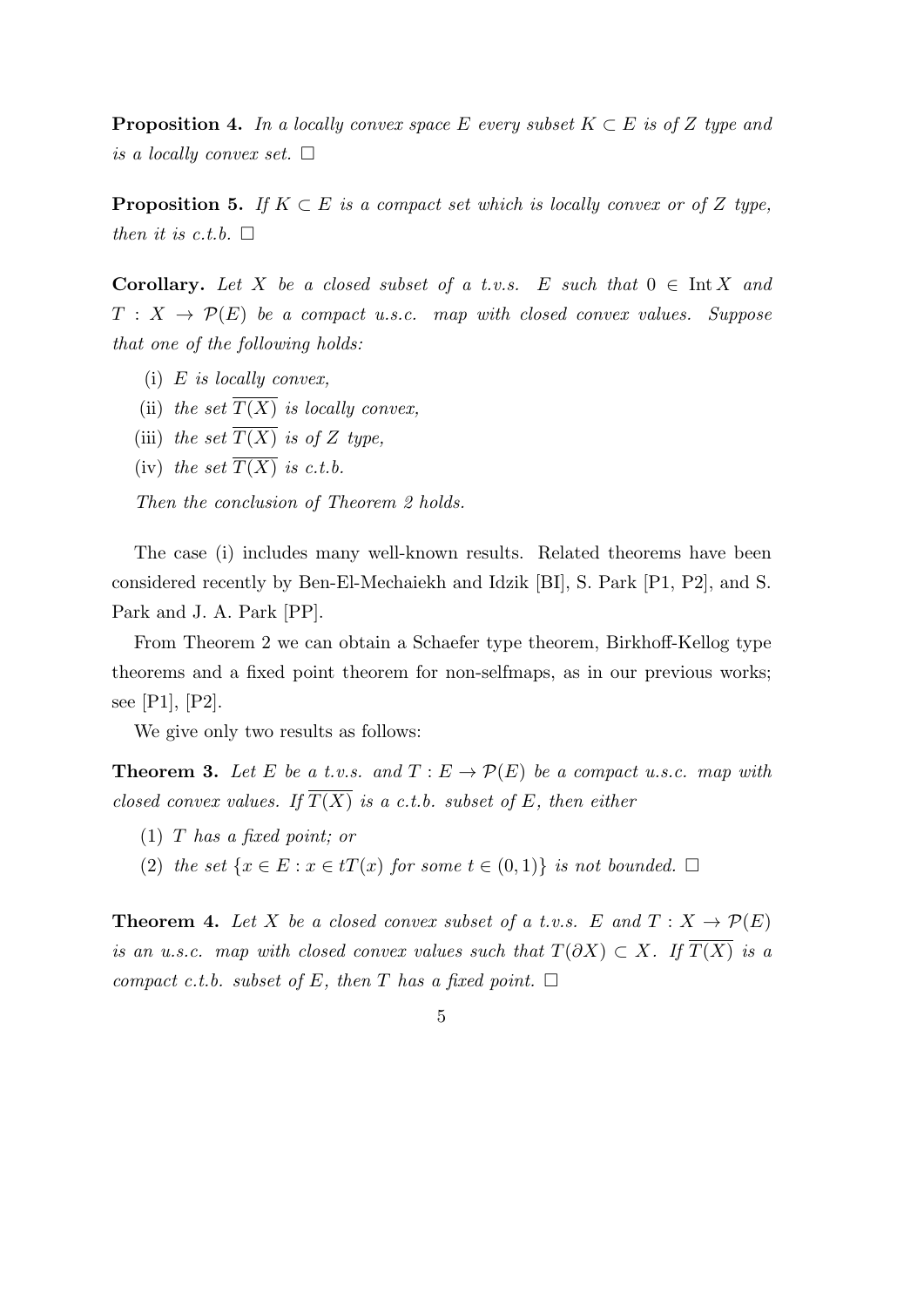#### **3. Equilibrium existence theorems**

Let  ${X_i}_{i \in I}$  be a family of sets, and let  $i \in I$  be fixed. Let

$$
X = \prod_{j \in I} X_j \quad \text{and} \quad X^i = \prod_{j \in I \setminus \{i\}} X_j.
$$

If  $x^i \in X^i$  and  $j \in I \setminus \{i\}$ , let  $x_j^i$  denote the j<sup>th</sup> coordinate of  $x^i$ . If  $x^i \in X^i$ and  $x_i \in X_i$ , let  $[x^i, x_i] \in X$  be defined as follows: Its *i*th coordinate is  $x_i$  and, for  $j \neq i$ , its *j*th coordinate is  $x_j^i$ . Therefore, any  $x \in X$  can be expressed as  $x = [x^i, x_i]$  for any  $i \in I$ , where  $x^i$  denotes the projection of *x* onto  $X^i$ .

For  $A \subset X$ ,  $x^i \in X^i$ , and  $x_i \in X_i$ , let

$$
A(x^{i}) = \{ y_{i} \in X_{i} \, | \, [x^{i}, y_{i}] \in A \} \text{ and } A(x_{i}) = \{ y^{i} \in X^{i} \, | \, [y^{i}, x_{i}] \in A \}.
$$

The following is a collectively fixed point theorem equivalent to Theorem 1:

**Theorem 5.** Let  $\{X_i\}_{i\in I}$  be a family of convex sets, each in a t.v.s.  $E_i$ ,  $K_i$  a *nonempty compact subset of*  $X_i$ , and  $T_i$ :  $X = \prod_{i \in I} X_i \rightarrow \mathcal{P}(K_i)$  an u.s.c. map *with closed convex values.* If  $K = \prod_{i \in I} K_i$  is a c.t.b. subset of X, then there exists  $an \hat{x} \in K$  *such that*  $\hat{x}_i \in T_i(\hat{x})$  *for each*  $i \in I$ *.* 

*Proof.* Define  $T: X \to \mathcal{P}(K)$  by  $T(x) = \prod_{i \in I} T_i(x)$  for each  $x \in X$ . Then *T* is a compact u.s.c. map with closed convex values. Since  $\overline{T(X)} \subset K$  is a compact c.t.b. subset of *X*, by Theorem 1, *T* has a fixed point  $\hat{x} \in K$ ; that is,  $\hat{x} \in T(\hat{x})$ and  $\hat{x}_i \in T_i(\hat{x})$ .  $\Box$ 

From Theorem 5, we have the following variation of the social equilibrium existence theorem of Debreu [D]:

6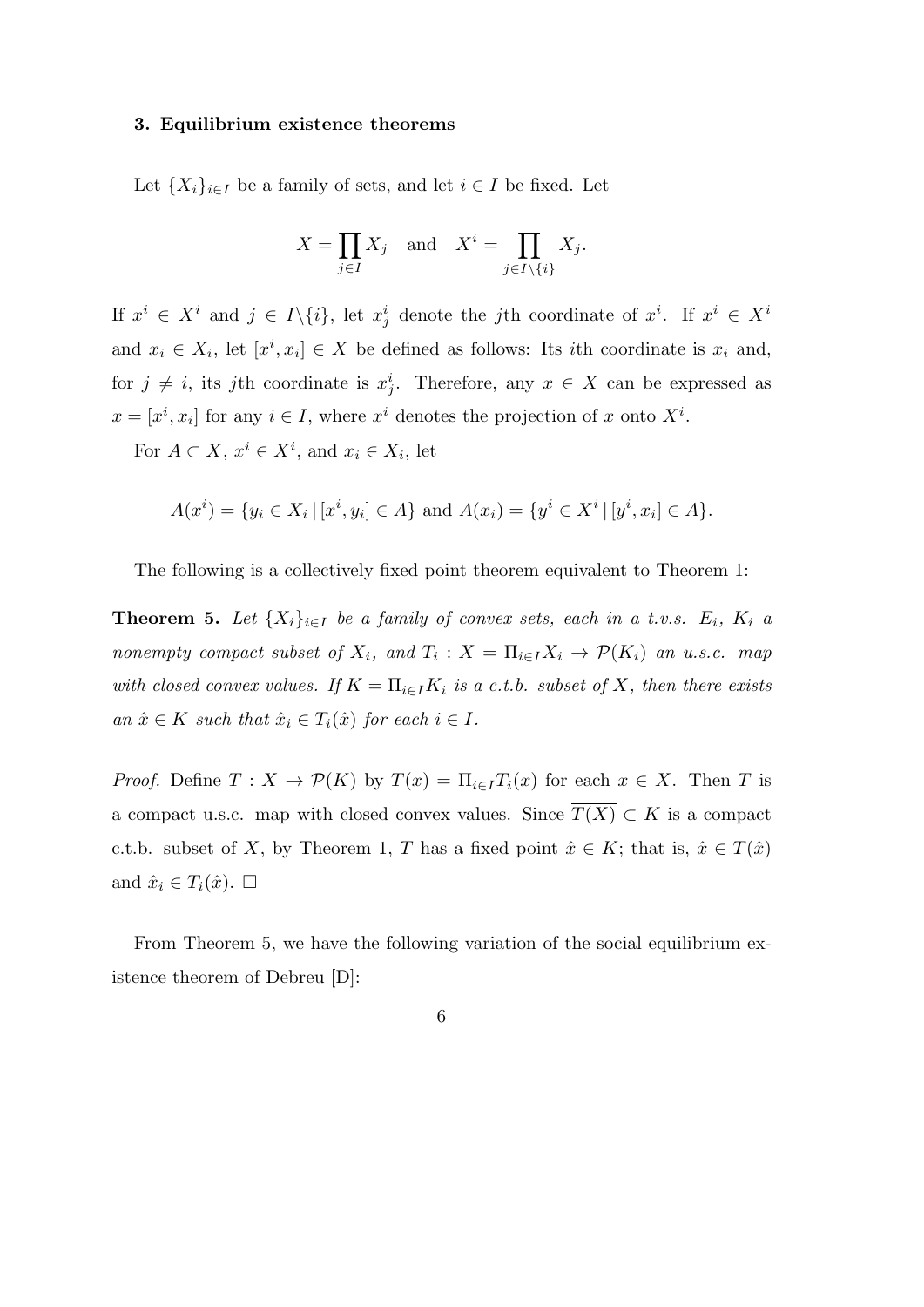**Theorem 6.** Let  $\{X_i\}_{i\in I}$ ,  $E_i$ ,  $K_i$  be the same as in Theorem 5. Let  $A_i: X^i \to$  $\mathcal{P}(K_i)$  *be u.s.c. maps with closed values, and*  $f_i, g_i : \text{Gr}(A_i) \to \mathbf{R}$  *u.s.c. extended real-valued functions for each*  $i \in I$ , where  $\text{Gr}(A_i)$  *denotes the graph of*  $A_i$ . Suppose *that*

- (1)  $g_i(x) \leq f_i(x)$  for all  $x \in \text{Gr}(A_i)$ ;
- (2)  $\varphi_i(x^i) = \max_{y \in A_i(x^i)} g_i(x^i, y)$  is a l.s.c. function of  $x^i \in X^i$ ; and
- (3) *for each*  $i \in I$  *and*  $x^i \in X^i$ *, the set*

$$
M(x^{i}) = \{x_{i} \in A_{i}(x^{i}) \mid f_{i}(x^{i}, x_{i}) \geq \varphi_{i}(x^{i})\}
$$

*is convex.*

*If*  $K = \prod_{i \in I} K_i$  *is a c.t.b. subset of X, then there exists an equilibrium point*  $\hat{a} \in \text{Gr}(A_i)$  *for all*  $i \in I$ *; that is,* 

$$
\hat{a}_i \in A_i(\hat{a}^i) \text{ and } f_i(\hat{a}) = \max_{a_i \in A(\hat{a}^i)} g_i(\hat{a}^i, a_i) \text{ for all } i \in I.
$$

*Proof.* For each  $i \in I$ , define a map  $T_i : X \to \mathcal{P}(X_i)$  by

$$
T_i(x) = \{ y \in A_i(x^i) \, | \, f_i(x^i, y) \ge \varphi_i(x^i) \}
$$

for  $x \in X$ . Then  $T_i(x) \neq \emptyset$  by (1) since  $A_i(x^i)$  is compact and  $g_i(x^i, \cdot)$  is u.s.c. on  $A_i(x^i)$ . We show that  $\text{Gr}(T_i)$  is closed in  $X \times X_i$ . In fact, let  $(x_\alpha, y_\alpha) \in \text{Gr}(T_i)$ and  $(x_{\alpha}, y_{\alpha}) \rightarrow (x, y)$ . Then

$$
f_i(x^i, y) \ge \overline{\lim_{\alpha}} f_i(x^i_{\alpha}, y_{\alpha}) \ge \overline{\lim_{\alpha}} \varphi_i(x^i_{\alpha})
$$
  

$$
\ge \underline{\lim_{\alpha}} \varphi_i(x^i_{\alpha}) \ge \varphi_i(x^i)
$$

and, since  $\text{Gr}(A_i)$  is closed in  $X^i \times X_i$ ,  $y_\alpha \in A_i(x_\alpha^i)$  implies  $y \in A_i(x^i)$ . Hence  $(x, y) \in \text{Gr}(T_i)$ . Therefore,  $T_i$  is u.s.c. with convex values  $T_i(x) = M(x^i)$  by (3). Now we apply Theorem 5. Then there exists an  $\hat{x} \in X$  such that  $\hat{x}_i \in T_i(\hat{x})$  for all  $i \in I$ ; that is,  $\hat{x}_i \in A_i(\hat{x}^i)$  and  $f_i(\hat{x}_i, \hat{x}_i) \geq \varphi_i(\hat{x}^i)$ . This completes our proof.  $\Box$ 

From Theorem 6, we obtain a saddle point theorem and a minimax theorem.

7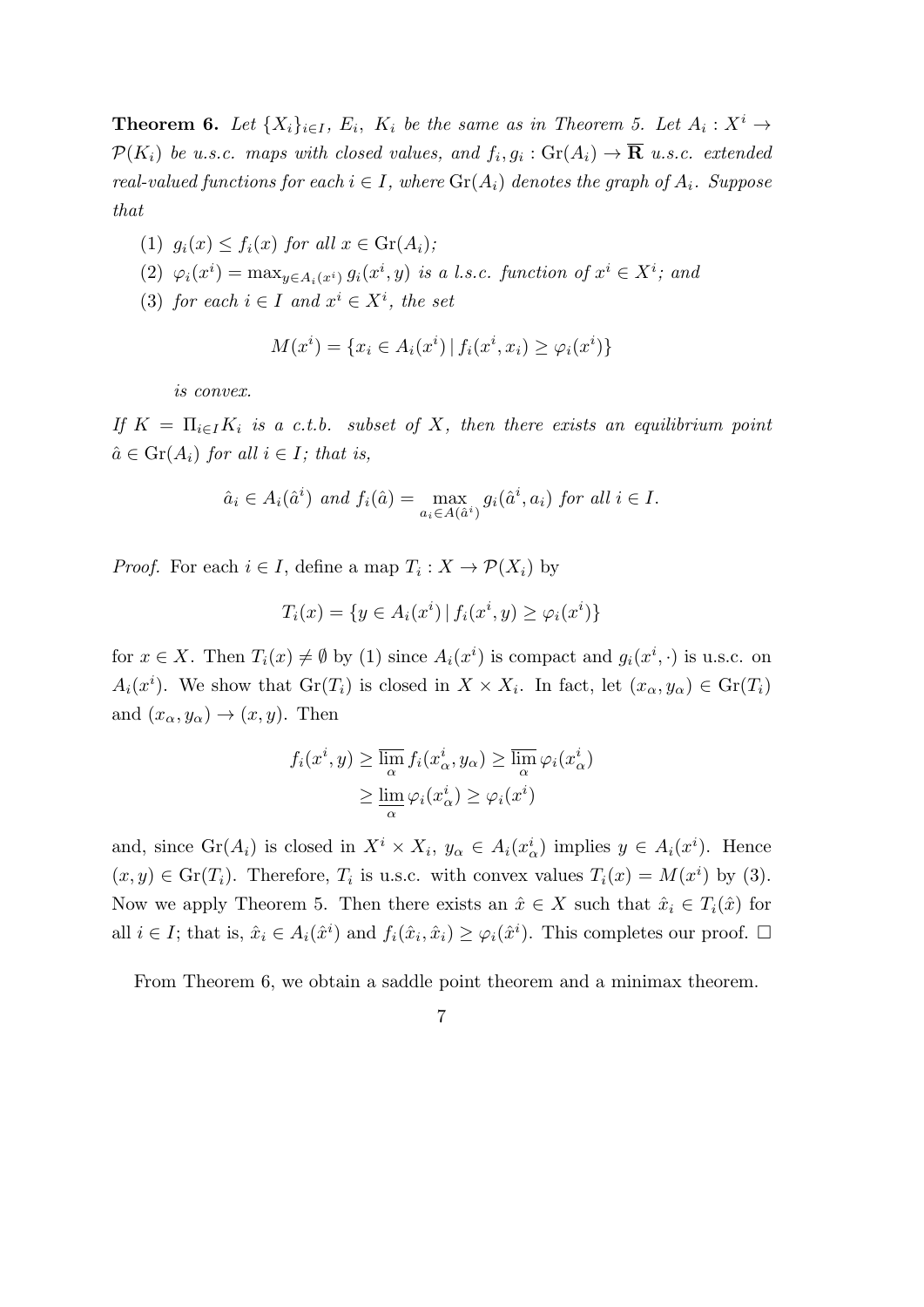**Theorem 7.** *Let X, Y be two compact convex c.t.b. subsets, each in a t.v.s., and*  $f: X \times Y \to \overline{\mathbf{R}}$  *a continuous function. Suppose that for each*  $x_0 \in x$  *and*  $y_0 \in Y$ , *the sets*

$$
\{x \in X : f(x, y_0) = \max_{\zeta \in X} f(\zeta, y_0)\}
$$

*and*

$$
\{y \in Y : f(x_0, y) = \min_{\eta \in Y} f(x_0, \eta)\}
$$

*are convex. then f has a saddle point*  $(x_0, y_0) \in X \times Y$ ; *that is,* 

$$
\min_{\eta \in Y} f(x_0, \eta) = f(x_0, y_0) = \max_{\zeta \in X} f(\zeta, y_0).
$$

*Proof.* Note taht a saddle point is a particular case of an equilibrium point for two agents  $(n = 2)$  in Theorem 2 for  $a = (a_1, a_2), X_1 = X, X_2 = Y, A_1(a^1) = X$ ,  $A_2(a^2) = Y$ ,  $f_1(a) = g_1(a) = f(x, y)$ ,  $f_2(a) = g_2(a) = -f(x, y)$ . Note that condition (2) holds by Berge's theorem [B, Theorem VI.3.2].  $\Box$ 

**Theorem 8.** *Under the hypothesis of Theorem 7, we have the minimax inequality*

$$
\max_{x \in X} \min_{y \in Y} f(x, y) = \min_{y \in Y} \max_{x \in X} f(x, y).
$$

*Proof.* By Theorem 7, we have a saddle point  $(x_0, y_0) \in X \times Y$  such that

$$
\max_{x \in X} f(x, y_0) = f(x_0, y_0) = \min_{y \in Y} f(x_0, y).
$$

Since  $x \mapsto \min_{y \in Y} f(x, y)$  and  $y \mapsto \max_{x \in X} f(x, y)$  are continuous by Berge's theorem and *X* and *Y* are compact, they attain maximum on *X* and minimum or *Y* , respectively. Therefore,

$$
\min_{y \in Y} \max_{x \in X} f(x, y) \le \max_{x \in X} f(x, y_0) = f(x_0, y_0)
$$

$$
= \min_{y \in Y} f(x_0, y) \le \max_{x \in X} \min_{y \in Y} f(x, y).
$$

On the other hand, we clearly have

$$
\min_{y} \max_{x} f(x, y) \ge \max_{x} \min_{y} f(x, y).
$$

Therefore, we have the conclusion.  $\square$ 

From Theorem 6, we have the following generalization of the Nash equilibrium theorem:

8